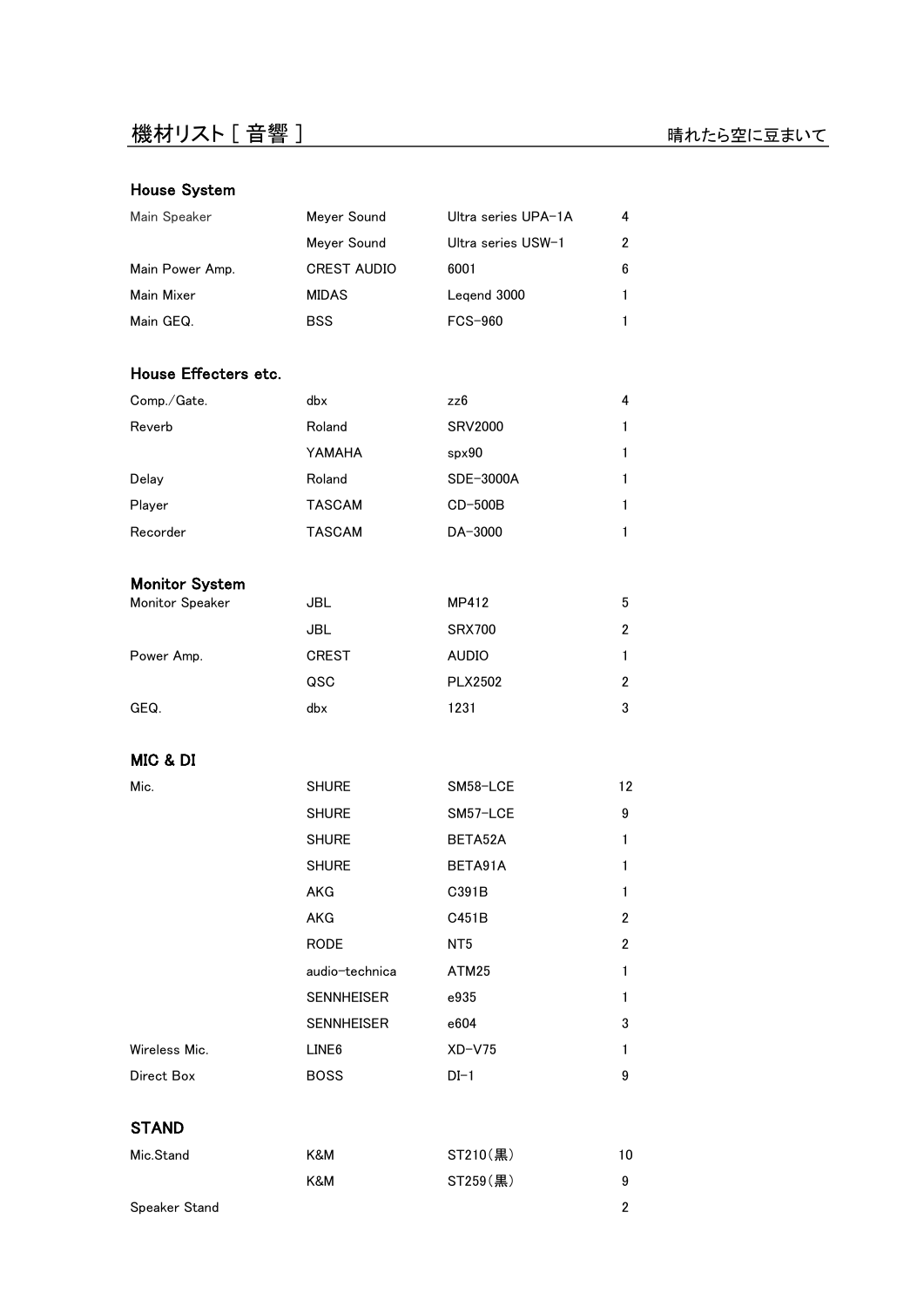# 楽器

| Guitar Amp.           | Roland         | $JC-40$               | 1              |                   |
|-----------------------|----------------|-----------------------|----------------|-------------------|
|                       | Fender         | Deluxe Reverb         | 1              |                   |
|                       | Marshall       | JCM900(combo type)    | 1              |                   |
| Bass Amp.             | Hartke         | HA2000                | 1              |                   |
|                       | Hartke         | cabinet 4.5XL         | 1              |                   |
| Drum Set              | Rogers U.S.A.  | '64 Vintage Kit       | 1              | BD20" FT16" RT12" |
| Snare Drum            | Pearl          | SensiTone Elite Steel | 1              |                   |
| Cymbal                | Zildjian       | 20"                   | 1              |                   |
|                       | SABIAN         | 18" 16" 14" (H/H)     | 1              |                   |
| Cymbal Stand          | Pearl          | ブームスタンド               | 3              |                   |
| H/H Stand             | ludwig         |                       | 1              |                   |
| Snare Stand           | Pearl          |                       | 1              |                   |
| Drum Stool            |                |                       | 3              |                   |
| EI.Pf.                | YAMAHA         | MOTIF ES8             | 1              |                   |
| Grand Pf.             | YAMAHA         | C <sub>5</sub>        | 1              |                   |
| Piano Stool           |                | 背もたれ無し                | 1              |                   |
| Turn Table            | Technics       | SL-1200MK5            | $\overline{2}$ |                   |
| CDJ                   | Pioneer        | CDJ-850               | $\overline{2}$ |                   |
| DJ Mixer              | Pioneer        | DJM-750               | 1              |                   |
| 照明                    |                |                       |                |                   |
| 調光卓                   | <b>ELATION</b> | <b>SCENESETTER</b>    | 1              | 24ch              |
| 調光ユニット                | <b>ELATION</b> | DP-DMX20L             | 3              |                   |
|                       | <b>ELATION</b> | DP-415                | 1              |                   |
| 映像                    |                |                       |                |                   |
| プロジェクター               |                |                       |                |                   |
|                       | <b>EPSON</b>   | EB-S03                | 1              |                   |
| その他                   |                |                       |                |                   |
| 譜面台                   |                |                       | $\overline{7}$ |                   |
|                       | K&M            |                       | 1              |                   |
| 譜面灯                   |                | 2対                    | 4              |                   |
|                       |                | 1対                    | 5              |                   |
| <b>Guitar Stand</b>   |                |                       | 4              |                   |
| <b>Keyboard Stand</b> | YAMAHA         | $LG-100$              | 1              |                   |
|                       | X型             |                       | $\mathbf{2}$   |                   |